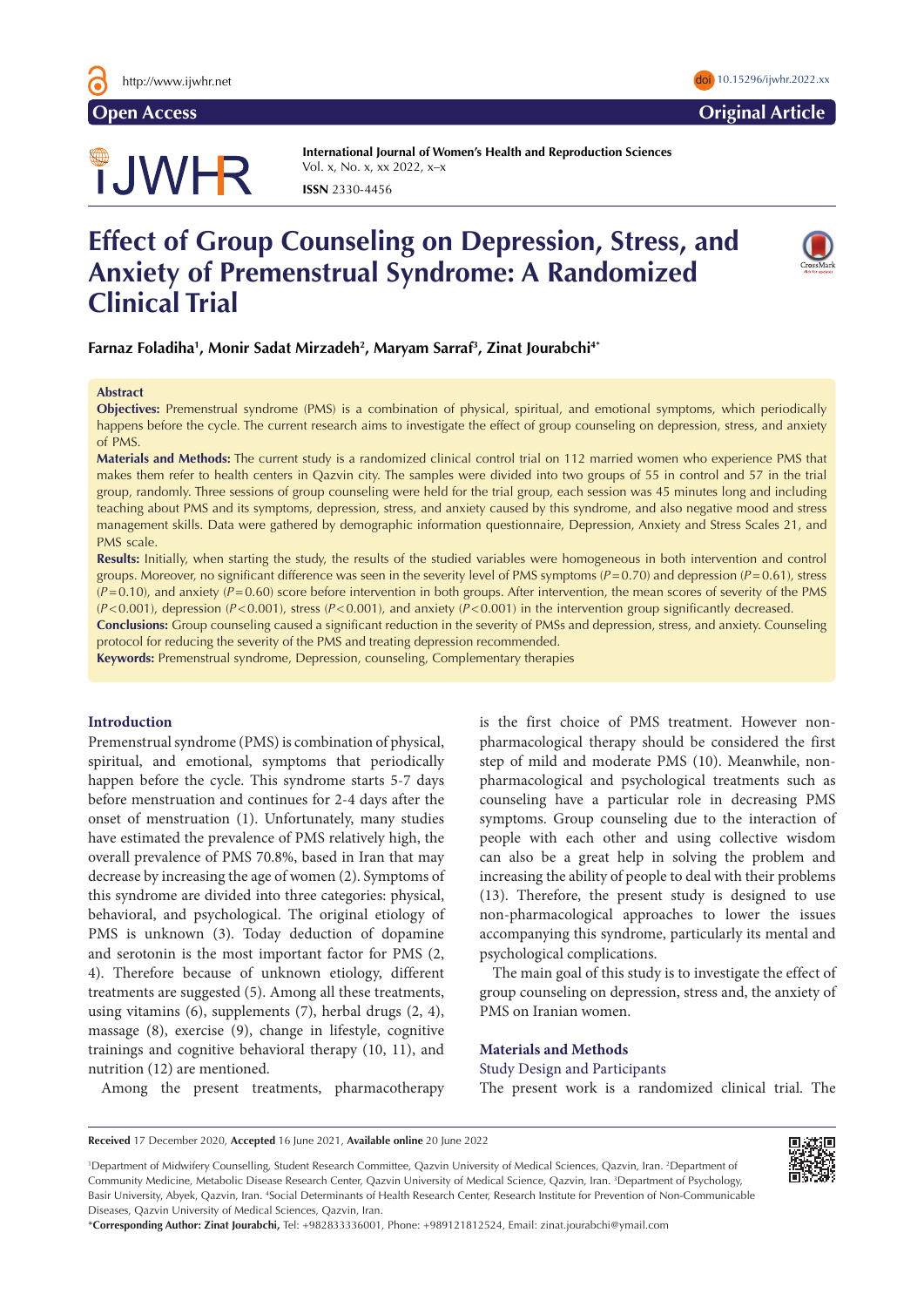#### Key Messages

Group counseling is an available and low cost methods that is effective for relieving PMS symptoms and psychological wellbeing.

sampling community is the women with premenstrual complaints referring to the 10 health centers of Qazvin city, Iran, from May to September 2018. Inclusion criteria were: 1) According to the questionnaire, having symptoms of PMS for measuring the PMS, 2) Having normal menstruation, 3) Being married, 4) According to the World Health Organization, being at the age of fertility (15-49 year), and 5) Being a resident of Qazvin.

Exclusion criteria were: 1) No desire to participate in the study, 2) Having a known mental illness, 3) Using psychosocial drugs, and 4) Having a special diet.

# Interventions

Three counseling sessions were held for the trial group, and each session lasted 45 minutes. These sessions included training the conception of PMS and its symptoms; premenstrual depression; the skill of fighting against negative mood, stress, and anxiety of PMS; and stress management, aimed at reducing PMS severity, depression, stress, and anxiety due to PMS. Each group of counseling sessions had 5-10 members. The duration of each session was 45 minutes weekly. At the first session, the concepts trained were: training op PMS, the menstruation physiology, the symptoms of PMS, the effects of PMS on mood, adverse effects on functions and relations, diet, exercises, and its effect on reducing these symptoms. The second session included: the concept of depression, its signs and symptoms, recognizing the symptoms in behaviors, and training how to campaign against negative moods. And the third session was about: the definition of stress, anxiety, and the skill of stress management. The control group received usual care.

# Outcomes and Data Collection

The main outcome of present study were PMS symptoms, depression, anxiety, and stress level. The instruments used to measure the study variables included: Demographics, index of measurement of PMS (15), and Depression, Anxiety, and Stress Scale (DASS 21) (16). At the beginning of the study, participants in both trial and control groups received the index of measurement of PMS questionnaire to complete them during 7-10 days before menstruation up to 2-3 days after it, for two periods of menstruation (2,14,15). Then DASS 21 questionnaire was completed by both groups. At the end of the intervention (holding sessions), the questionnaires were completed to measure the outcome after the intervention. Thus the sessions held, index of measurement of PMS and DASS 21 questionnaires completed in both trial and control groups during 7-10 days before menstruation up to 2-3 days after it.

#### Sample Size

The sample size was calculated 120 women based on the following formula and the prevalence of PMS.

$$
n = 2 \frac{\left(Z_{1-a/2} + Z_{1-\beta}\right)^2 pq}{(p1 - p2)2}
$$
  
 
$$
p_1 = 0.57, p_2 = 0.28, Z_{1-a/2} = 1.96, Z_{1-\beta} = 0.86
$$

# Randomization and Blinding

Firstly from 400 women at the clinics, 120 women selected randomly. Then, using simple randomization method 120 participant allocated in the intervention and control group randomly. For this reason we used random digits table. The statistician that analyzed data was blinded of grouping and type of intervention in each group.

# Data Analysis

After scoring all questionnaires by the two groups in pretest and posttest, the data are placed in SPSS software version 24 and for data analysis, descriptive statistical methods (which include frequency, mean, and standard deviation) and inferential statistics including Kolmogorov-Smirnov, Shapiro–Wilk, chi-square, one-way ANOVA, independent and paired t tests were used to compare the two groups. *P* value less than 0.05 considered significant.

#### **Results**

In the present study, 112 women with the PMS were included in the research based on the inclusion and exclusion criteria. Of these, 55 samples were in the control group, and 57 were in the intervention group (Figure 1). The age range of patients was from 15 to 49 year, the mean age of patients in the control group was 38.1 with a standard deviation of 6.8, and in the intervention group was 37.7 with a standard deviation of 7.1 (Table 1).

The results showed that, in light of age, education, job, and the number of children, both groups demographic features were homogeneous. The results did not show any meaningful statistical differences (Table 1)*.* In addition, before the intervention, there were no significant statistical differences in PMS (*P* = 0.7) and depression  $(P=0.61)$ , stress  $(P=0.10)$ , and anxiety  $(P=0.60)$  score in samples (Table 2). The hypothesis that both trial and control groups are homogeneous was confirmed using Kolmogorov-Smirnov and Shapiro–Wilk tests.

At the end of the sessions, the mean of the scores of PMS severity in the trial group exhibited a significant difference (*P*<0.001) according to the "index of measurement of the PMS" (Table 3).

Furthermore, according to "DASS21" questionnaire, most of the samples in the trial group gained lower levels of depression (*P*<0.001), anxiety (*P*<0.001), and stress (*P*<0.001) scores which showed the effectiveness of the intervention. While in the control group, the mean of the scores of depression ( $P=0.57$ ), anxiety ( $P=0.10$ ), and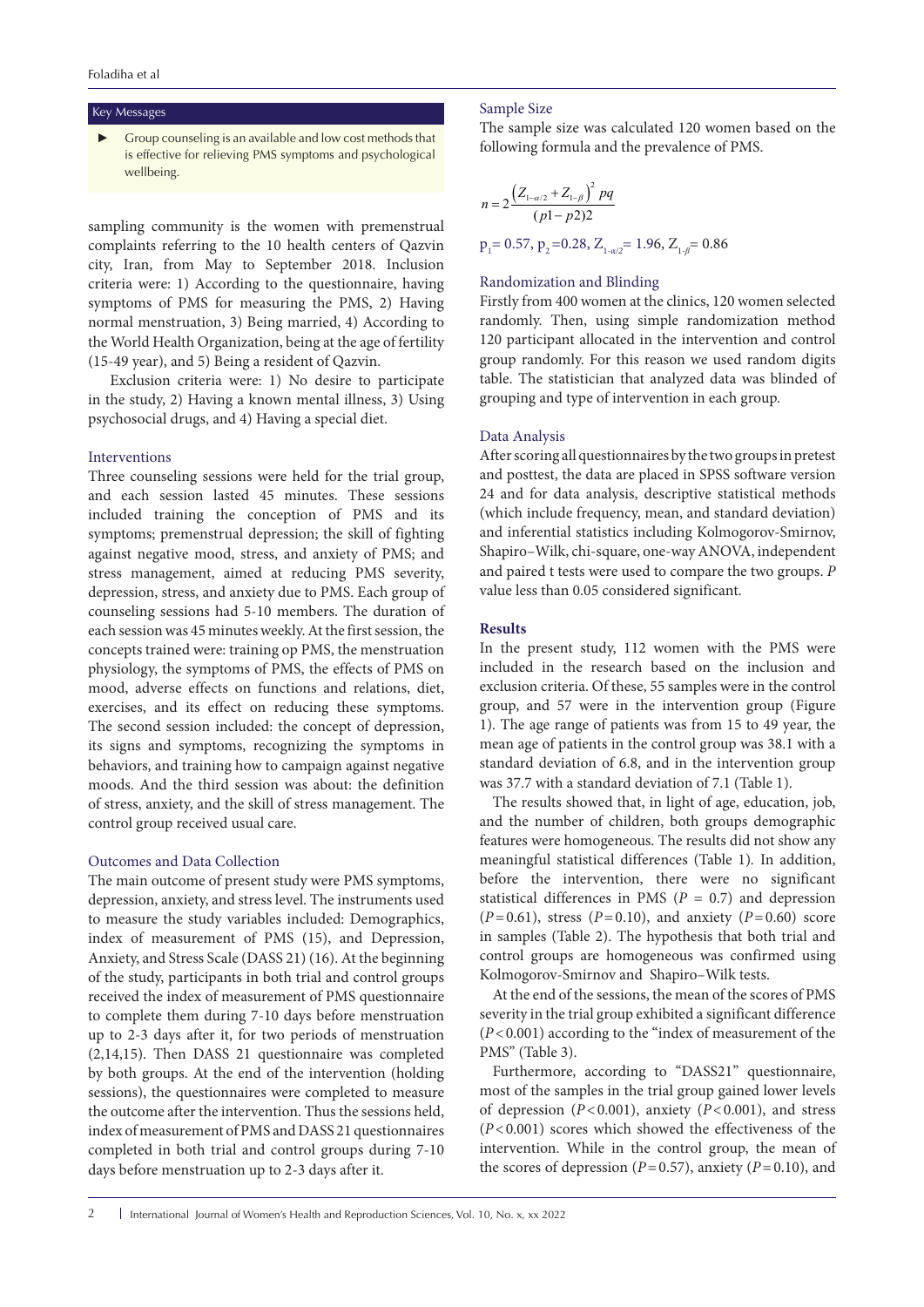

**Figure 1.** The Study CONSORT Flowchart.

stress  $(P=0.10)$  did not significantly differ from before and after the intervention (Table 4).

# **Discussion**

In the present study, group counseling therapy for the symptoms of PMS was found to be associated with

**Table 1.** Baseline Characteristics of Samples Compared Between Control and Trial Groups

| Variable                 | Control $(n = 55)$ | Trial $(n = 57)$ | P Value |
|--------------------------|--------------------|------------------|---------|
| Age $(y)^*$              | $38.1 \pm 6.8$     | $37.7 \pm 7.1$   | 0.7     |
| Education, No. (%)       |                    |                  |         |
| Illiterate               | 3(5.5)             | 0(0)             |         |
| Primary school           | 5(9.1)             | 8(14)            |         |
| High school              | 9(16.3)            | 17(29.8)         | 0.06    |
| Diploma                  | 29 (52.7)          | 23 (40.3)        |         |
| Bachelor's degree        | 9(16.3)            | 5(8.7)           |         |
| Graduated                | 0(0)               | 4(7.2)           |         |
| Job, No. $(\%$           |                    |                  |         |
| Housewife                | 51 (92.7)          | 53 (92.9)        | 0.9     |
| Employee                 | 4(7.7)             | 4(7)             |         |
| No. of children, No. (%) |                    |                  |         |
| $\mathbf{0}$             | 2(3.7)             | 7(12.2)          |         |
| $\mathbf{1}$             | 12(21.8)           | 11(19.2)         |         |
| $\overline{2}$           | 28 (50.9)          | 25(44.2)         | 0.3     |
| 3                        | 10(18.1)           | 9(15.7)          |         |
| $\overline{4}$           | 2(3.7)             | 5(8.7)           |         |
| 5                        | 1(1.8)             | 0(0)             |         |

significant improvements in a range of measures. And the effectiveness of counseling was revealed in the first menstruation after the counseling sessions. Other results showed the severity of depression in the trial group, which received counseling sessions significantly reduced than the control group. Therefore, it is concluded that group counseling can reduce the severity of PMS and depression in married women. The mean score of depression according to the DASS 21 questionnaire was the same in both intervention and control groups before the intervention (group counseling sessions). Mean score of depression, stress, and anxiety according to DASS 21 questionnaire after the intervention (group counseling sessions) showed that the rate of depression, stress, and anxiety of patients in the experimental groups and post-intervention control are not the same and show a statistically significant difference using chi-square test. Furthermore, the level of stress score in the control group after the intervention showed a significant difference, but this difference was less than the reduction in the intervention group.

In a study in Iran, researchers examined the effect of progressive muscle relaxation program during six sessions on the depression, stress, and anxiety. They used DASS 21 questionnaire to measure depression, stress, and anxiety before and after the intervention. Results revealed that the mean score of depression, stress, and anxiety after the intervention significantly decreased compared to before the intervention that is consist with finding of our study (17). The mean score of PMS before and after the intervention, based on the questionnaire of PMS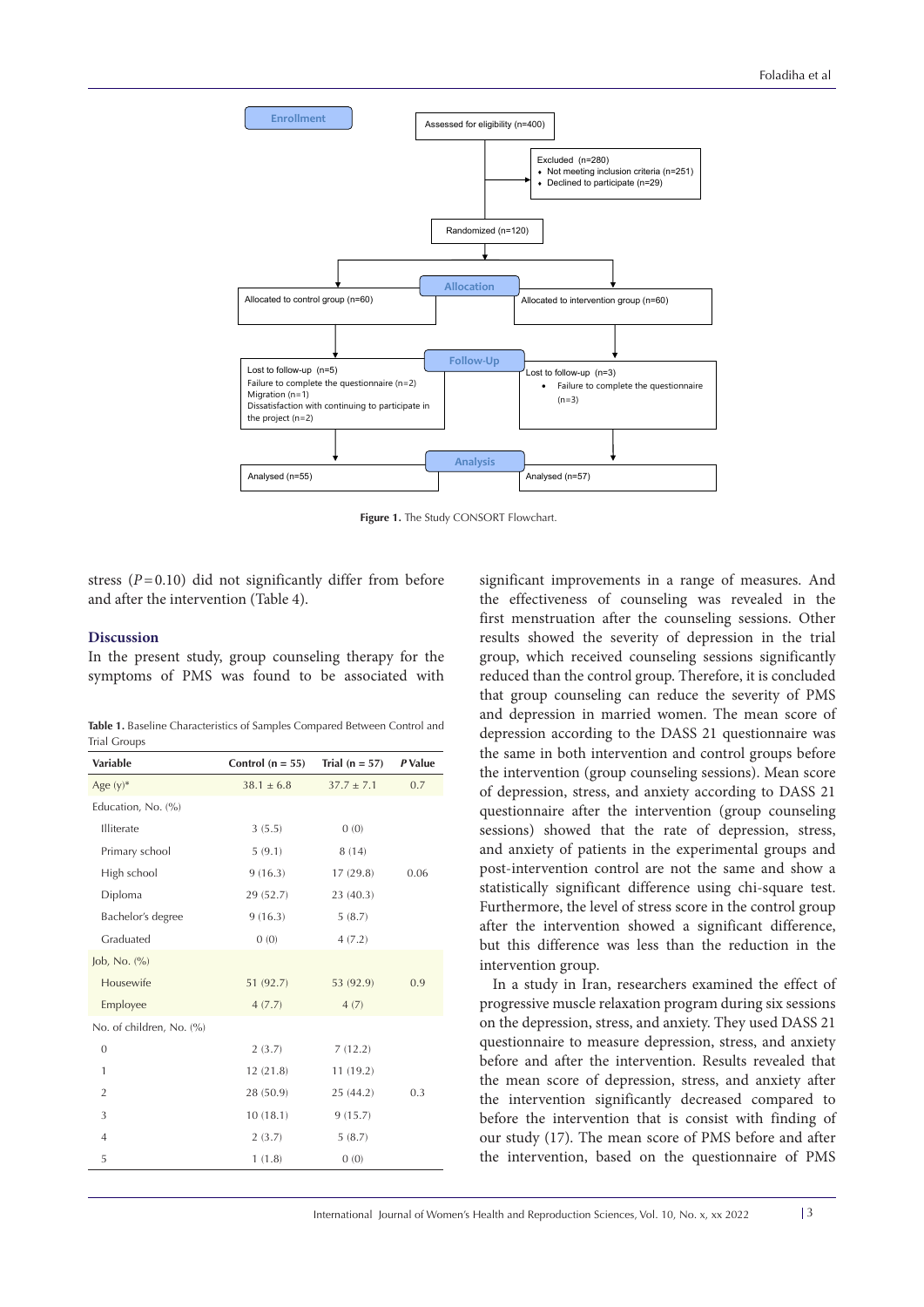#### Foladiha et al

|  | <b>Table 2.</b> Comparison of Mean Scores of Anxiety, Depression, Stress and PMS before Intervention in the Two Groups |  |  |  |  |  |  |  |  |  |
|--|------------------------------------------------------------------------------------------------------------------------|--|--|--|--|--|--|--|--|--|
|--|------------------------------------------------------------------------------------------------------------------------|--|--|--|--|--|--|--|--|--|

| <b>Variables</b> | <b>Trial</b>    | Control         | Paired t test | P Value |  |
|------------------|-----------------|-----------------|---------------|---------|--|
|                  | Mean $\pm$ SD   | Mean $\pm$ SD   |               |         |  |
| Anxiety          | $14.9 \pm 10.8$ | $16 \pm 12.7$   | $-0.4$        | 0.6     |  |
| Depression       | $16.6 \pm 12.7$ | $15.7 \pm 11.2$ | 4.6           | 0.61    |  |
| <b>Stress</b>    | $16.8 \pm 11.1$ | $17.4 \pm 10.7$ | 1.6           | 0.1     |  |
| <b>PMS</b>       | $13.4 \pm 12.6$ | $17.7 \pm 15.1$ | 0.2           | 0.7     |  |

Independent *t* test was used for determination difference in mean score of anxiety, depression, stress and PMS between intervention and control groups. Paired *t*  test was used for determination difference in mean score of anxiety, depression, stress and PMS within groups before and after intervention.

|  | <b>Table 3.</b> The Comparison of PMS in Participants Before and After the Intervention in Trial and Control Groups |
|--|---------------------------------------------------------------------------------------------------------------------|
|--|---------------------------------------------------------------------------------------------------------------------|

| <b>PMS</b> | <b>Before Intervention</b> | <b>After Intervention</b> | <b>Paired t test</b> | P Value       |
|------------|----------------------------|---------------------------|----------------------|---------------|
| Trial      | $13.4 \pm 12.6$            | $5.7 \pm 2.8$             | 5.3                  | ${}^{<}0.001$ |
| Control    | $17.8 \pm 15.1$            | $15.1 \pm 2.6$            | <u>⁄.</u>            | 0.004         |
| t test     | $-1.6$                     | -5                        |                      |               |

Independent *t* test was used for determination difference in mean score of anxiety, depression, stress and PMS between intervention and control groups. Paired *t*  test was used for determination difference in mean score of anxiety, depression, stress and PMS within groups before and after intervention.

Table 4. The Comparison of Depression, Anxiety and Stress in Participants Before and After the Intervention in Trial and Control Groups

|                     | <b>Before Intervention</b> | <b>After Intervention</b> | Paired t test            | P Value                  |
|---------------------|----------------------------|---------------------------|--------------------------|--------------------------|
| Score of Depression |                            |                           |                          |                          |
| Trial               | $16.6 \pm 12.7$            | $7 \pm 1.9$               | 6.3                      | < 0.001                  |
| Control             | $15.7 \pm 11.2$            | $13.4 \pm 10.1$           | 2.02                     | 0.057                    |
| t test              | $t = 0.4$ , $p = 0.6$      | $t = -3.5$ , $p = 0.001$  | $\overline{\phantom{a}}$ | ٠                        |
| Score of anxiety    |                            |                           |                          |                          |
| Trial               | $14.9 \pm 10.8$            | $7.4 \pm 1.9$             | 6.1                      | ${}< 0.001$              |
| Control             | $16 \pm 12.7$              | $14.1 \pm 11.2$           | 1.5                      | 0.1                      |
| t test              | $t = -0.4$ , $p = 0.6$     | $t = 3.3$ , $p = 0.001$   | $\overline{\phantom{a}}$ | $\overline{\phantom{a}}$ |
| Score of stress     |                            |                           |                          |                          |
| Trial               | $16.8 \pm 11.2$            | $10.8 \pm 9.2$            | 7.1                      | ${}< 0.001$              |
| Control             | $17.4 \pm 10.7$            | $14.3 \pm 11.3$           | 2.4                      | 0.1                      |
| t test              | $t = 1.5$ , $p = 0.12$     | $t = -3.2$ , $p = 0.001$  | $\overline{\phantom{a}}$ | ٠                        |

Independent *t* test was used for determination difference in mean score of anxiety, depression, stress and PMS between intervention and control groups. Paired *t*  test was used for determination difference in mean score of anxiety, depression, stress and PMS within groups before and after intervention.

was showed the effect of group counseling on reducing the severity of PMS in the intervention group. The score of PMS in the control group also showed a significant difference after the intervention, but this difference was less than the reduction in the intervention group.

In a previous study, researchers examined the mean severity of PMS before and after a holding written emotional disclosure sessions. They reported that their intervention was effective in reducing the severity of the PMS. Their results are consistent with the present study (18). In two other studies researchers examined the effectiveness of life skills training on PMS severity and reported similar findings (6,7).

Our findings revealed that group counseling reduces the severity of PMS, depression, stress, and anxiety. Feasibly the effective mechanism of group counseling is that the individual knows himself as she is, expands her relationship with others, and through her interaction with others, uses collective wisdom to solve the problem and increases her ability to solve problems.

Besides, considering the significant difference between

the mean scores of stress and PMS in the control group after group counseling, it can be concluded that the cause of this significant difference may be flipping women and making them aware of the symptoms of PMS during menstruation. Completing the PMS assessment questionnaire and DASS21 questionnaire has led to the recognition of this syndrome and its complications in their daily lives. According to this knowledge, they have tried to eliminate or suppress these signs and symptoms. Another reason could be the same knowledge of the signs and symptoms of PMS. Due to the re-completion of the questionnaires, the samples tried to show themselves better after re-completing it. Obviously, all the examples were told to consider their current situation and put honesty in accountability first. However, one of the limitations of the present study, which is the diagnosis of PMS and its symptoms based on self-expression of samples, was limited to the response of samples in this regard.

With due attention to the high prevalence of PMS in all ranges of reproductive ages, inexpensive and low complication treatments are before other treatments.